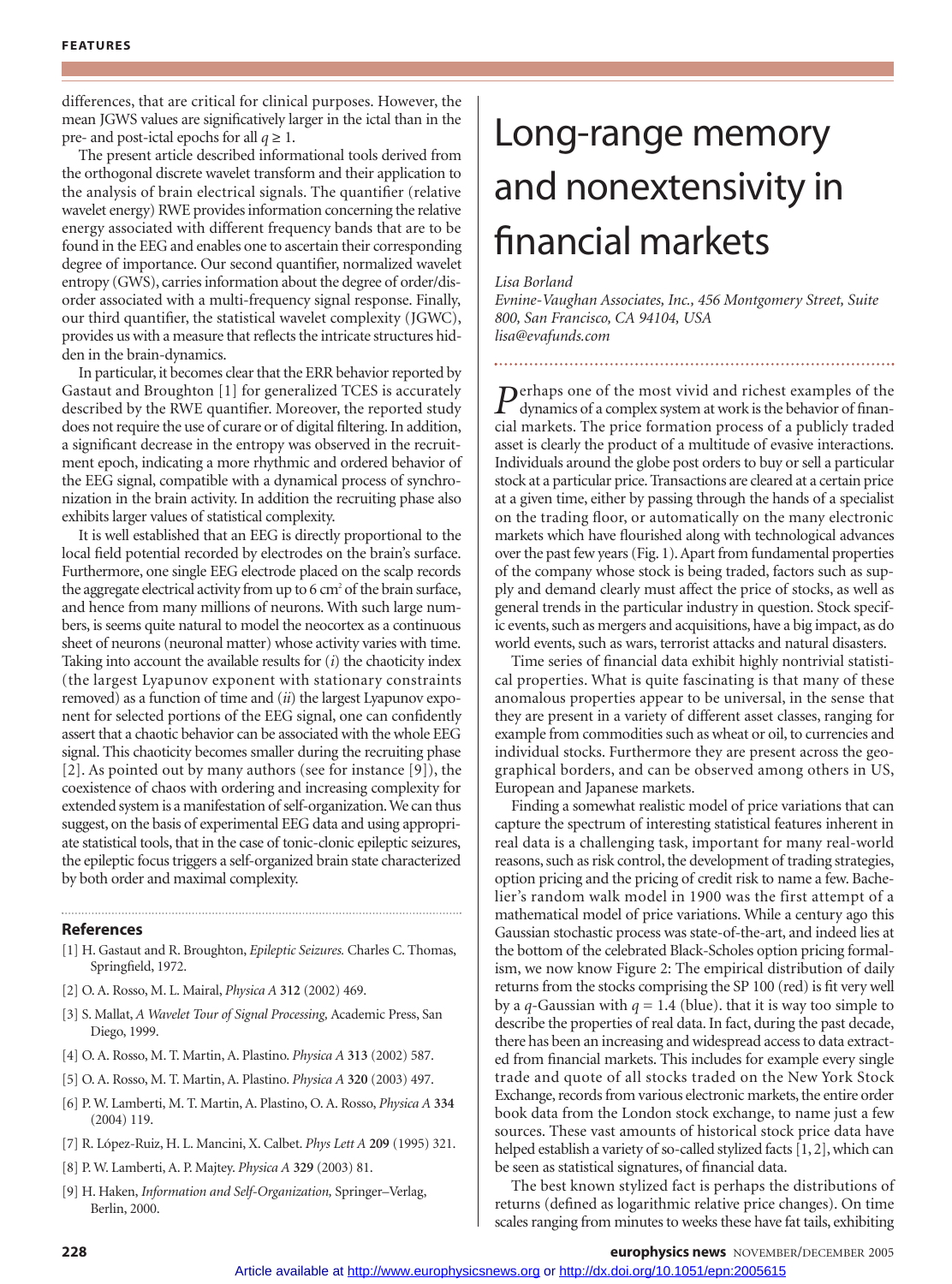power-law decay and are modeled quite well by the Tsallis or Student form  $(Fig. 2)$ . As the time-scale over which one calculates the price changes increases to months or years, the distribution does become closer to a Gaussian. In addition, there is a long range memory in volatility fluctuations, evident because the autocorrelation of the volatility decays only slowly as a power law. This leads to bursts of higher or lower volatility in the time series of returns, a phenomenon also referred to as volatility clustering, and furthermore the distribution of the instantaneous volatility is close to log-normal. Also, there are certain asymmetric correlations in that large past price changes imply large future volatilities, an effect called leverage. In addition to these stylized facts, are also more subtle ones which have been elucidated in recent years. Examples are multifractal scaling, a financial analogue of the Omori law for earthquakes (in other words, large volatility shocks tend to be followed by after-shocks decaying in magnitude according to a power law), as well as the statistical asymmetry under time reversal, implying the rather obvious fact (which however is not present in most models of price fluctuations!) that financial time series differentiate the past from the future.

Several different models have been proposed [3] in an attempt to capture fat tails and volatility clustering which don't exist in the Gaussian Bachelier model. Popular approaches include Levy processes, which induce jumps and thus fat tails on short timescales, but convolve too quickly to the Gaussian distribution as the time-scale increases and do not present volatility clustering. Stochastic volatility models, such as the Heston model where the volatility is assumed to follow its own mean-reverting stochastic process, reproduce fat tails, but not the long memory observed in the data. The same holds true for the simplest of Engle's Nobel prize winning GARCH models in which the volatility is essentially an autoregressive function of past returns. Multifractal stochastic volatility models (similar to cascade models of turbulent flow) are another promising candidate (cf [2]), reproducing many of the stylized facts, lacking mainly in that they are strictly time reversal symmetric in contrast to empirical evidence.

In addition, most of the above mentioned models are difficult if not impossible to deal with analytically. Analytic tractability is desirable for reasons such as efficiently calculating the fair price of options or other financial derivatives which in their own right are traded globally in high volumes. They fill important financial functions with respect to hedging and risk control, as well as offer purely speculative opportunities. In short, options are financial instruments which depend in some contingent fashion on the underlying stock or other asset class. The simplest example is perhaps the European call option. This is the right (not obligation) to buy a stock at a certain price (called the strike) at a certain time (called the expiration) in the future. Contracts similar to options were exploited already by the Romans and story has it that Thales, the Greek mathematician, used call options on olives to make a huge profit when he had reason to believe that the harvest would be particularly good. In Holland in the 1600s, tulip options were traded quite a bit by speculators prior to the famous tulip bubble. But it wasn't until 1974 that the fair price of options could be calculated somewhat reliably with the publication of the Nobel-prize winning Black-Scholes formula. This is still the most widely used option pricing model, not because of its accuracy (since it is based on a Gaussian model for stock returns which, as

| Series          | clast | cBid     | Not TIC: O I Daltar O Gassar & Thetar O Vegar O Dicci O TiCici & ComPana: O DayTradez: C Bety D<br>cAsk | c <sub>Thv</sub> | AIVol  | pLast |
|-----------------|-------|----------|---------------------------------------------------------------------------------------------------------|------------------|--------|-------|
| <b>SSEP30A</b>  | 17.40 | 17.40    | 18.90                                                                                                   |                  | 174.79 | 0.05  |
| <b>5SEP324A</b> | 14.90 | 14,90    | 16.40                                                                                                   | <b>STAR</b>      | 230.70 | 0.50  |
| 5SEP35A         | 12.40 | 12.40    | 13.90                                                                                                   | 13.10            | 196.27 | 0.50  |
| 5SEP37%A        | 10.20 | 10.20    | 11.10                                                                                                   | 13,300           | 163.04 | 0.50  |
| <b>5SEP40A</b>  | 7.70  | 7.70     | 8.60                                                                                                    | $8 - 15$         | 130.70 | 0.50  |
| SSEP42WA        | 5.30  | 5.30     | 6.20                                                                                                    | <b>Suite of</b>  | 69.48  | 0.15  |
| <b>SSEP45A</b>  | 3.00  | $3 - 00$ | 3.70                                                                                                    | 1.11             | 56.31  | 0.15  |
| <b>SSEP47%A</b> | 1.05  | 1.05     | 1.55                                                                                                    | 3.41             | 37.59  | 0.40  |
| <b>SSEPSOA</b>  | 0.20  | 0.20     | 0.30                                                                                                    | 3,00             | 35.67  | 1.80  |
| <b>5SEP52%A</b> | 0.20  |          | 0.20                                                                                                    | $1 - 14$         | 56.64  | 4,00  |
| 5SEP55A         | 0.50  |          | 0.50                                                                                                    | $3 - 00$         | 100.09 | 6.50  |
| <b>5SEP57%A</b> | 0.05  |          | 0.05                                                                                                    | <b>COLLEGE</b>   | 72.95  | 9.00  |
| 5SEP60A         | 0.05  |          | 0.05                                                                                                    | 31, 313          | 87.18  | 11.20 |
| <b>5SEP65A</b>  | 0.05  |          | 0.05                                                                                                    | 31,90            | 112.44 | 16.20 |
| 5SEP70A         | 0.05  |          | 0.05                                                                                                    | 5,27             | 134.99 | 20.90 |
| <b>SSEP75A</b>  | 0.05  |          | 0.05                                                                                                    | $1 - 1$          | 156.05 | 25.90 |
|                 |       |          |                                                                                                         |                  | フル・ワイ  |       |

on options are fed in from the market and the trader can execute electronically.

we discussed above, is unrealistic) but rather due to its mathematical tractability (which exists due to the same Gaussian assumptions). In fact, an impressive school of mathematical finance has been developed over the past three decades, and is based largely on notions stemming from the famous Black-Scholes paradigm.

Because real stock returns exhibit fat tails, yet the Black-Scholes pricing formula is based on a Gaussian distribution for returns, the probability that the stock price will expire at strikes far from its current price will be underestimated. Traders seem to correct for this intuitively; for the Black-Scholes model to match empirical option prices, higher volatilities must be used the farther away the strike price is from the current stock price value. A plot of these Black-Scholes implied volatilities as a function of the strike price is thus not constant but instead most typically a convex shape, often referred to as the volatility smile. This way of representing option prices in terms of the Black-Scholes volatility is so widely used that prices are often quoted just in terms of this quantity, most often referred to simply as *the vol*.



▲ Fig.2: The empirical distribution of daily returns from the stocks comprising the SP 100 (red) is fit very well by a *q*-Gaussian with  $q = 1.4$  (blue).

<sup>&</sup>lt;sup>1</sup> The Tsallis distribution (also referred to as a q-Gaussian) is equivalent to the Student distribution whenever q is a rational of the form  $(3 +$  $n$ )=(1 + n), where n is a positive integer denoting the number of degrees of freedom.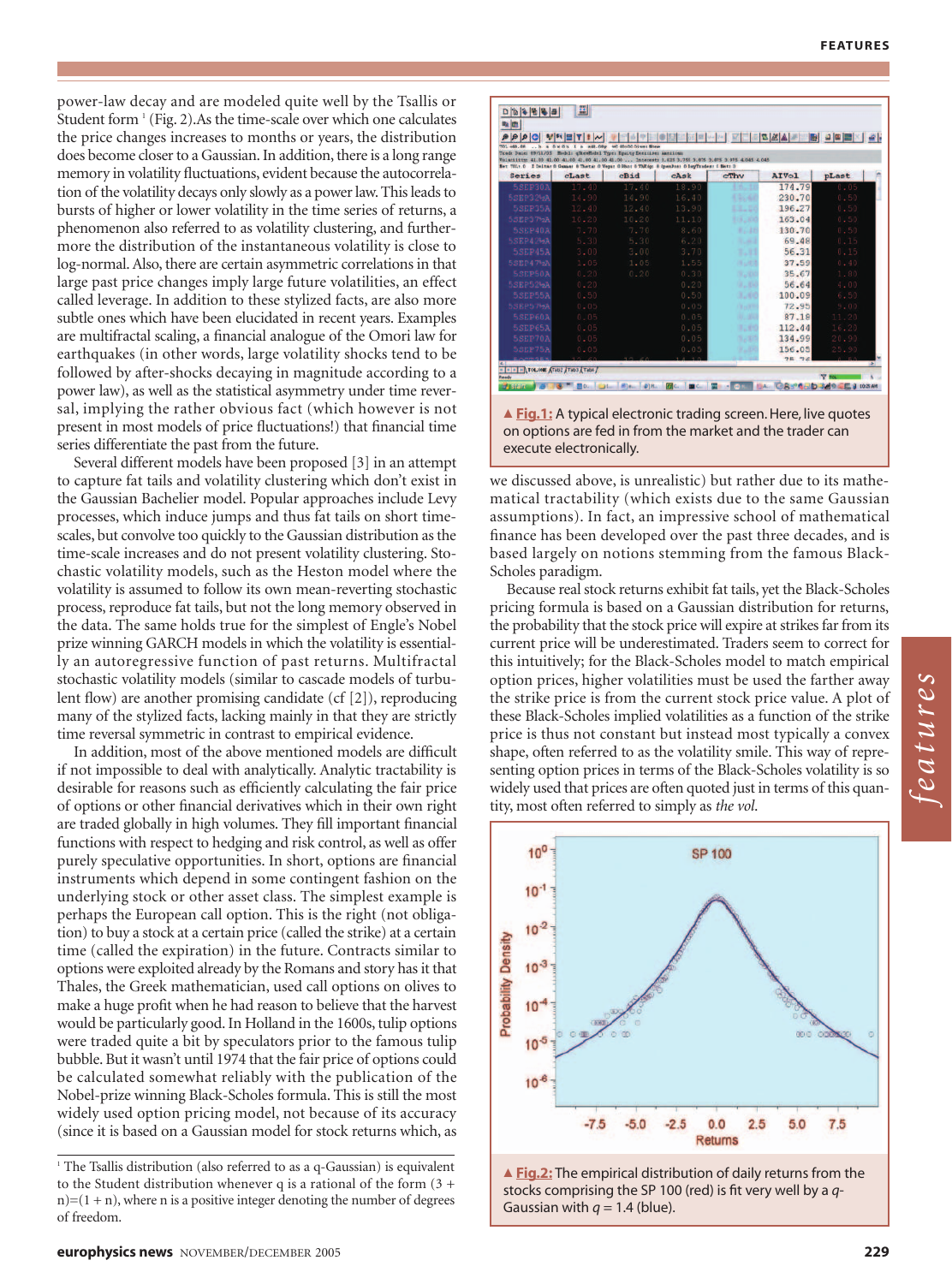

From all that has been said up to now, it is really quite clear that the *true* model of stock price fluctuations has many challenging statistics to reproduce, in addition to correctly pricing derivative instruments. Furthermore, it would be desirable that the mechanisms of such a model are somewhat intuitive. With these goals in mind, the field of nonextensive statistical mechanics has made some progress in recent years although of course there is still a long way to go both within and beyond this framework.

As already mentioned in passing, returns (once demeaned and normalized by their standard deviation) have a distribution that is very well fit by *q*-Gaussians with  $q \approx 1.4$  [4], only slowly becoming Gaussian ( $q \rightarrow 1$ ) as the time scale approaches months or years. Another interesting statistic which can be modeled within the nonextensive framework, is the distribution of volumes, defined as the number of shares traded. A *q*-exponential multiplied by a simple power of the volume presents power laws at both high and low volumes and fits very well to the data [4]. These results are encouraging, albeit they are macroscopic descriptions of the data and a dynamical description of the underlying processes is of course desirable. For the volumes, such a model was recently proposed. For stock prices, a class of models that has had some success in option pricing was introduced a few years ago [5], based upon a statistical feedback process. Recently, that model was extended to incorporate memory over multiple time-scales [6] (recovering a class of long-ranged GARCH models [7]) and seems to reproduce most of the stylized facts of financial time series. Other interesting models related to the nonextensive thermostatistics include an ARCH process with random noise distributed according to a *q*-Gaussian as well as some state-dependent additive-multiplicative processes [8]. These models do capture the distribution of returns, but not necessarily the empirical temporal dynamics and correlations.

In the statistical feedback model, price fluctuations are assumed to evolve such that the Tsallis entropy is maximized. This leads to an instantaneous volatility which is proportional to a power of the probability of the most recent price: It is large when price moves are exceptionally large (or rare); conversely, the volatility is smaller if the price moves are more moderate (or common). This mechanism is an attempt to model the collective behavior of market players. The statistical feedback tries to reflect market sentiment. Mathematically, it leads to a non-linear diffusion equation for the price. Exact time-dependent solutions to this equation can be found resulting in a Tsallis distribution for price changes at all times, and volatility clustering is also present. The entropic index *q* which characterizes the resulting distribution depends on the power of the statistical feedback term. If  $q = 1$ , the power vanishes so there is no statistical feedback and the standard Gaussian model is recovered. If  $q > 1$ , the power is negative and fat tails are present. This model has been quite successful for the purpose of option pricing, again largely due to the fact that one can actually calculate a lot of things analytically, and in particular one obtains closed-form solutions for European options.

Since a value of  $q = 1.4$  nicely fits real returns over short to intermediate time horizons (corresponding to 4 degrees of freedom with the Student formulation), this model is clearly more realistic than the standard Gaussian model. Using that particular value of *q* as calibrated from the historical returns distribution, fair prices of options can be calculated easily and compared with empirical traded option prices, exhibiting a very good agreement. In particular, while the Black-Scholes equation must use a different value the volatility for each value if the option strike price in order to reproduce theoretical values which match empirical ones, the  $q = 1.4$ model uses just one value of the volatility parameter across all strikes. One can calculate the Black-Scholes implied volatilities corresponding to the theoretical values based on the  $q = 1.4$  model, and a comparison of with the volatility smile observed in the market will reflect how closely the  $q = 1.4$  model fits real prices (Fig. 3).

Although quite successful, this model is not entirely realistic. The main reason is that there is one single characteristic time in that model, and in particular the effective volatility at each time is related to the conditional probability of observing an outcome of the process at time *t given what was observed at time t* = 0. For option pricing this is perfectly reasonable; one is interested in the probability of the price reaching a certain value at some time in the future, based entirely on one's knowledge now. But this is a shortcoming as a model of real stock returns; in real markets, traders drive the price of the stock based on their own trading horizon. There are traders who react to each tick the stock makes, ranging to those reacting to what they believe is relevant on the horizon of a year or more, and of course, there is the entire spectrum in-between. Therefore, an optimal model of real price movements should attempt to capture this existence of multiple time-scales and long-range memory.

Indeed, by including a kind of statistical feedback over multiple timescales a model is obtained which seems to account for most stylized facts of financial time series (Fig. 4). The distribution of returns are fit well by Tsallis-Student distributions. As the time horizon of returns increase, the distribution approaches Gaussian in the same way as empirical data. Long range volatility clustering is present, with a decay that matches real data. The distribution of instantaneous volatility is close to log normal. Subtle effects like the multifractal spectrum and Omori analogue are reproduced. In particular, the time-reversal asymmetry is inherent. Although some of these statistics can be calculated analytically, most are obtained through numerical simulation. In principle, the model can be used for option pricing via Monte-Carlo simulations, but analytic option pricing formulae would be very welcome. Obtaining these is still an open problem.

A final interesting remark on the implications of this model is that the parameters which calibrate to empirical data put the model close to an instability. This suggests that the dynamics of financial markets are operating on the brink of non-stationarity. In fact, this mathematically perhaps undesirable property is